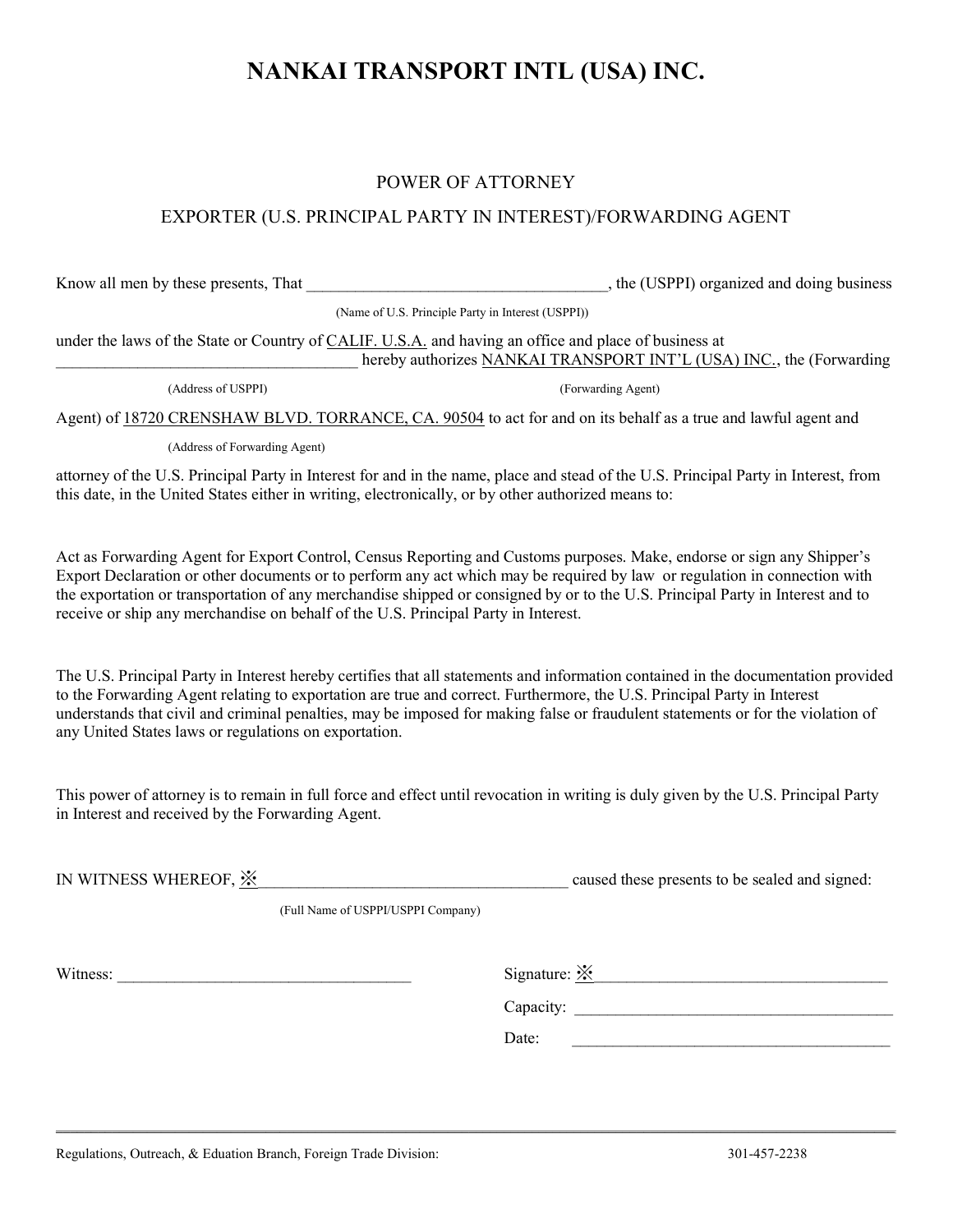"I certify that this cargo does not contain any unauthorized explosives, incendiaries, or hazardous materials. I consent to a search of this cargo. I am aware that this endorsement and original signature, along with other shipping documents, will be retained on file for at least thirty days"

| Date                     | $\frac{1}{2}$                                                                                                                                                                                                                                                                                                       |          |                |
|--------------------------|---------------------------------------------------------------------------------------------------------------------------------------------------------------------------------------------------------------------------------------------------------------------------------------------------------------------|----------|----------------|
| Signature                | $\frac{1}{2}$ $\frac{1}{2}$ $\frac{1}{2}$ $\frac{1}{2}$ $\frac{1}{2}$ $\frac{1}{2}$ $\frac{1}{2}$ $\frac{1}{2}$ $\frac{1}{2}$ $\frac{1}{2}$ $\frac{1}{2}$ $\frac{1}{2}$ $\frac{1}{2}$ $\frac{1}{2}$ $\frac{1}{2}$ $\frac{1}{2}$ $\frac{1}{2}$ $\frac{1}{2}$ $\frac{1}{2}$ $\frac{1}{2}$ $\frac{1}{2}$ $\frac{1}{2}$ |          |                |
|                          | Print Name $\frac{\cdot \times}{\cdot \times}$                                                                                                                                                                                                                                                                      |          |                |
|                          | X Type of first personal identification reviewed<br>Matching Photo on ID: Yes or No<br>Number Appearing on ID:<br>the control of the control of the control of the control of the control of the control of                                                                                                         | Passport | Driver License |
|                          | Type of second personal identification reviewed<br>Matching Photo on ID: Yes or No<br>Number Appearing on ID:                                                                                                                                                                                                       |          |                |
| Shipment was accepted if | Name of Person from whom                                                                                                                                                                                                                                                                                            |          |                |
|                          | Different from the shipper                                                                                                                                                                                                                                                                                          |          |                |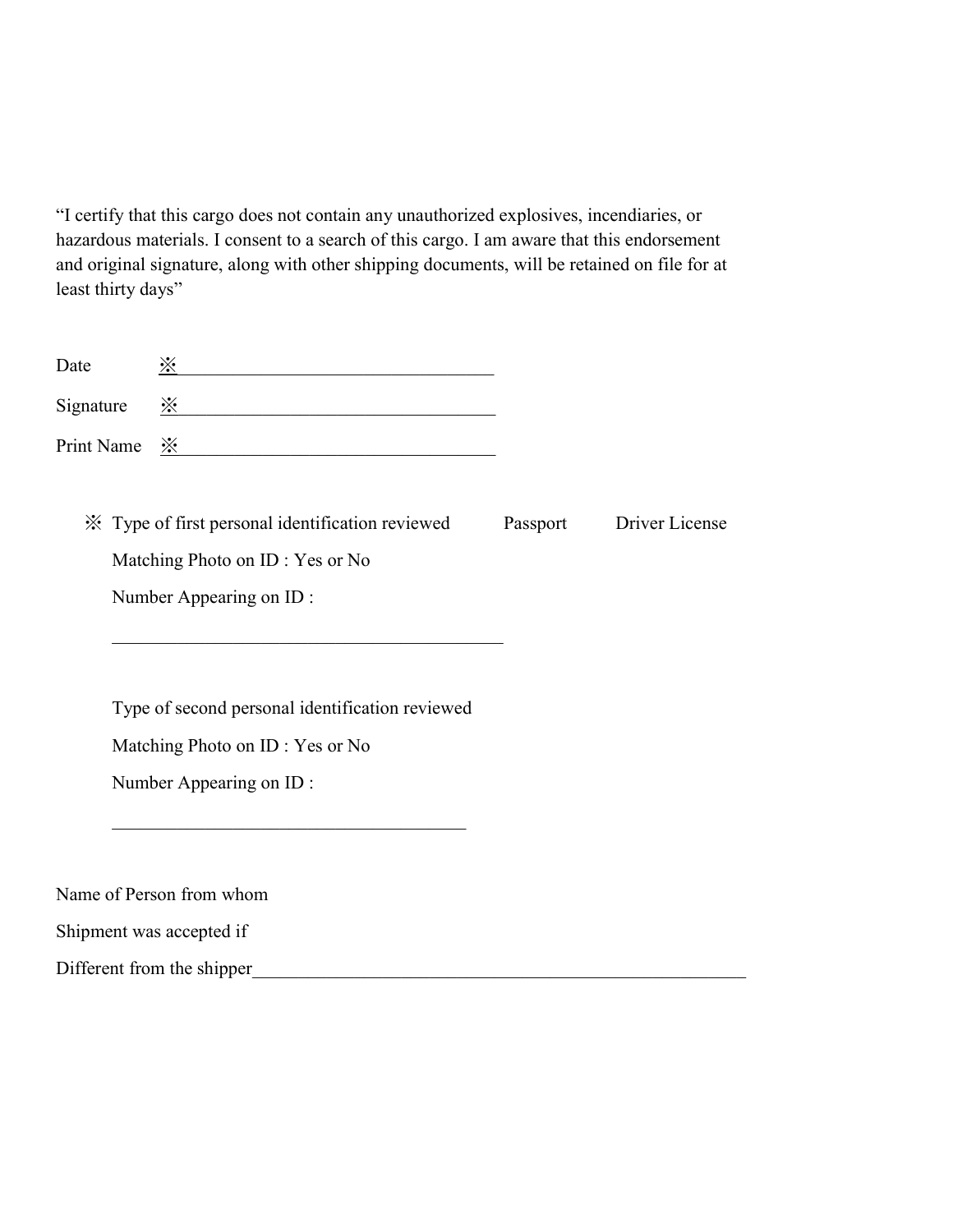#### AVIATION SECURITY KNOWN SHIPPER VERIFICATION/RE-VERIFICATION FORM

| ⋇        |                                                                        |                                                      |
|----------|------------------------------------------------------------------------|------------------------------------------------------|
|          | Name of business visited:                                              |                                                      |
|          | Also doing business as:                                                |                                                      |
|          | Name of person contacted:                                              |                                                      |
|          | Title:                                                                 |                                                      |
|          |                                                                        |                                                      |
|          | Contract number:                                                       |                                                      |
|          | How long in business?                                                  |                                                      |
|          |                                                                        |                                                      |
|          | Address Information                                                    |                                                      |
| $\times$ |                                                                        | Mailing Address (if different than physical address) |
|          |                                                                        |                                                      |
|          |                                                                        |                                                      |
|          |                                                                        |                                                      |
|          | State/Prov.                                                            | State/Prov.                                          |
|          |                                                                        |                                                      |
|          |                                                                        | Country:                                             |
|          |                                                                        |                                                      |
|          | Contact Information                                                    |                                                      |
| $\cdot$  |                                                                        |                                                      |
|          | Principal contact phone number:                                        |                                                      |
|          | Emergency phone number:                                                |                                                      |
|          |                                                                        |                                                      |
|          |                                                                        |                                                      |
|          |                                                                        |                                                      |
|          |                                                                        |                                                      |
|          |                                                                        |                                                      |
|          | Verifier's Information:                                                |                                                      |
|          |                                                                        |                                                      |
|          |                                                                        |                                                      |
|          | Air Carrier or Indirect Air Carrier: NANKAI TRANSPORT INT'L (USA) INC. |                                                      |
|          | Phone: (310) 630-0536                                                  |                                                      |
|          | E-mail address: jsuwabe@nankaiusa.com                                  |                                                      |
|          |                                                                        |                                                      |

I certify that the above information is true and correct and that the site visit (re-) verification was conducted in-person, as required under the KOREAN AIR Model Security Program and applicable Emergency Amendment(s).

Signature of verifier: